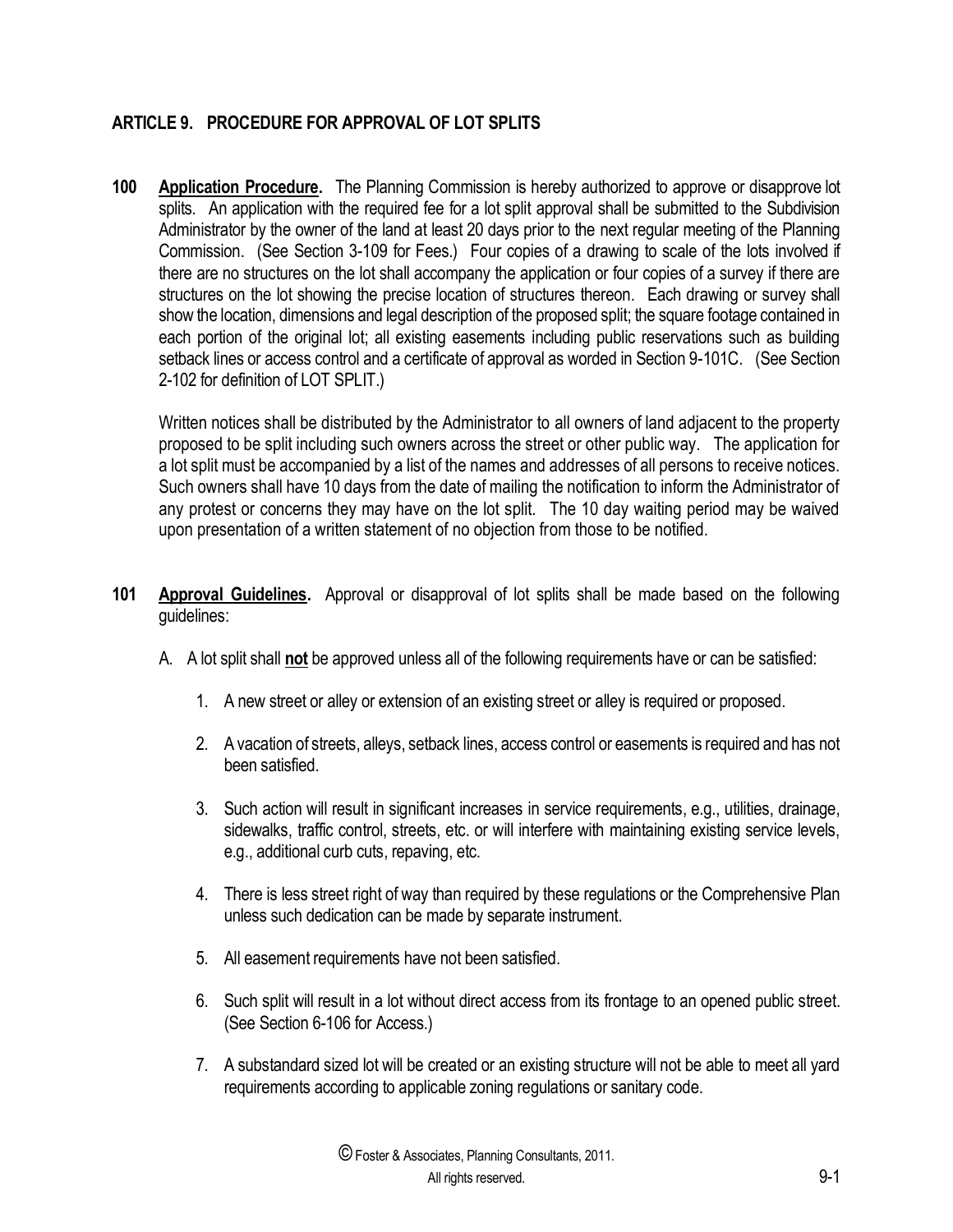- 8. The lot is subject to periodic flooding which cannot be feasibly corrected in order to properly develop the lot.
- 9. The lot has been previously split without replatting.
- B. The Planning Commission may make such additional requirements as deemed necessary to carry out the intent and purpose of existing land development regulations and applicable Governing Body policy. Requirements may include, but not be limited to, the installation of public facilities, water supply and sewage disposal and/or the dedication of right of way and easements.
- C. The Planning Commission shall, in writing, either approve with or without conditions or disapprove the lot split within 45 days of application. If approved, and after all conditions have been met, the Chairperson of the Planning Commission shall sign the following certificate of approval as required on the lot split drawing or survey. Acknowledgement of the certificate may be made by a notary public or by the County Clerk, Register of Deeds, Mayor or Clerk. (See K.S.A. 58-2211, as amended.)

## **CERTIFICATE OF LOT SPLIT APPROVAL**

## **STATE OF KANSAS ) ) ss CITY OF BURLINGTON )**

I hereby certify that this lot split has been examined by the Burlington City Planning Commission and found to comply with the Subdivision Regulations of the City of Burlington, Kansas, and is, therefore, approved for recording.

Date Signed:  $, 20$ .

, Chairperson

(Print Name)